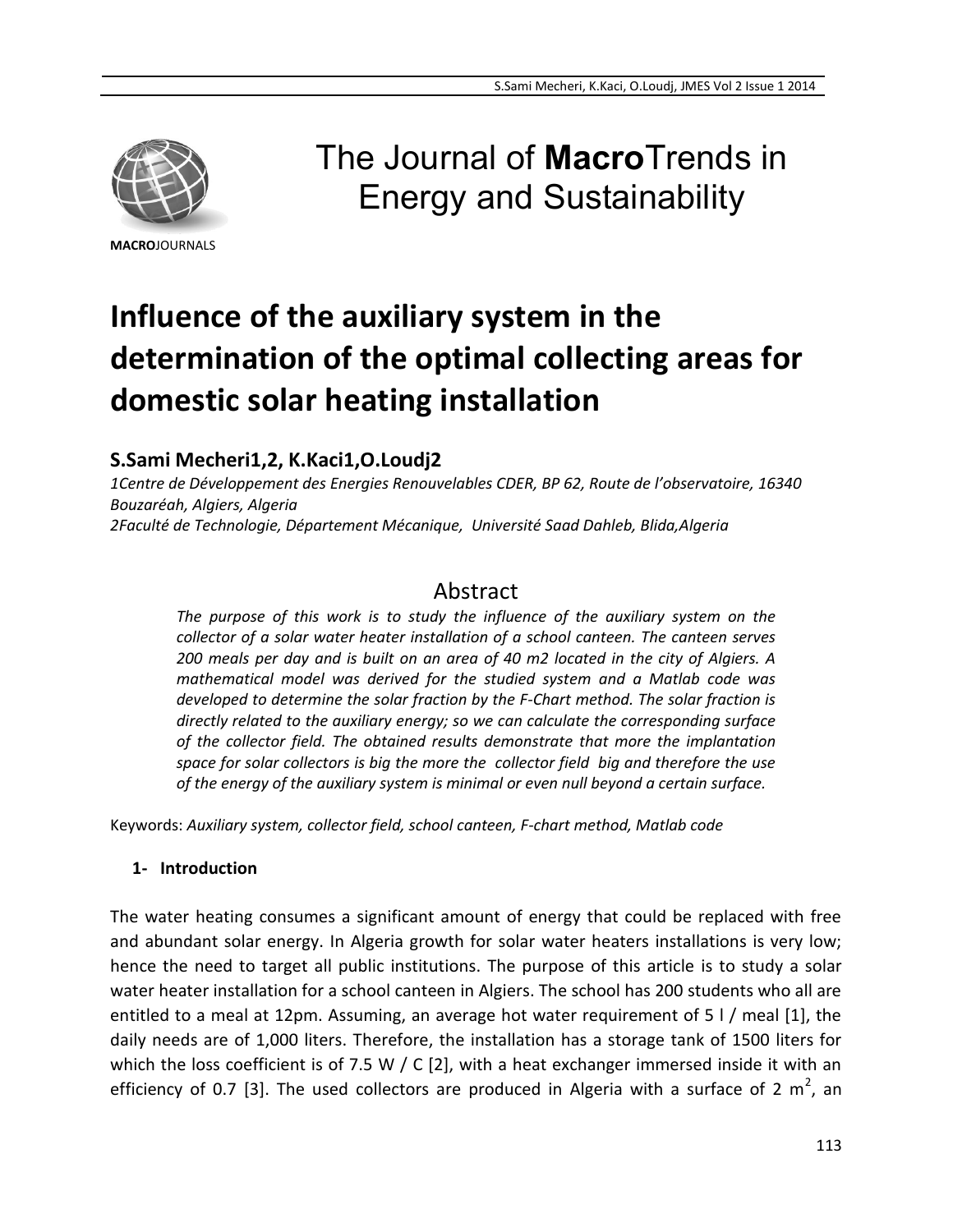estimated optical performance of 0.6 and a coefficient of total losses of 6.5 W /  $m^2K$ . A mathematical model was derived for the studied system and a Matlab code was developed to determine the solar fraction by the F-Chart method. The solar fraction is directly related to the auxiliary energy. So we can calculate the corresponding collector surface.

#### **2- Mathematical Modélisation**

The energy balance of the system can be given by [4]:

$$
(\text{Mcp})_s \frac{dT_s}{dt} = Q_u' + Q_{aux} - (Q_s + Q_l)
$$
 (1)

*Qu'*: Energy transmitted to the stored fluid,

*Qaux* : Auxiliary energy

*Q<sup>s</sup>* : Heat loss from the storage tank to the atmosphere,

*Q<sup>l</sup>* : the use of water

The useful energy collected by the solar collector *Qu*:

$$
Q_{u} = A_{c} F_{r} \left[ (\tau \alpha)_{e} I_{g} - U_{g} (T_{i} - T_{a}) \right]^{+}
$$
\n(2)

After solving the above equation, the variation of storage temperature as a function of time is [5]:

$$
T_s^+ = T_s + \frac{dt}{(Mcp)_s} \Big\{ A_c F_r' \big[ (\tau \alpha)_e I_g - U_g (T_i - T_a) \big]^+ - (UA)_s (T_s - T_a) - \epsilon (mcp)_s (T_s - T_r) \Big\}
$$

The variation of storage temperature depends on the daily variation of the ambient temperature and solar irradiance, but remains strongly linked to the characteristics of solar collectors characteristics Fr (τα) ,Fr Ug and the fluid flow ṁ.

#### **2-2- Determination of the solar fraction F using f-chat method**

The main variables in this method are the collector surface, the collector type, the storage capacity, the fluid flow and the size of the load and the heat exchanger.

The solar fraction f of the thermal load for the desired duration of calculation provided by solar energy is function of two dimensionless parameters X and Y. [5]

$$
f = \frac{1}{L} \int_{\Delta t} AFr \left[ (\tau \alpha)_e I_g - U_g \left( T_e - T_a \right) \right]^+ dt
$$
\n(4)

(3)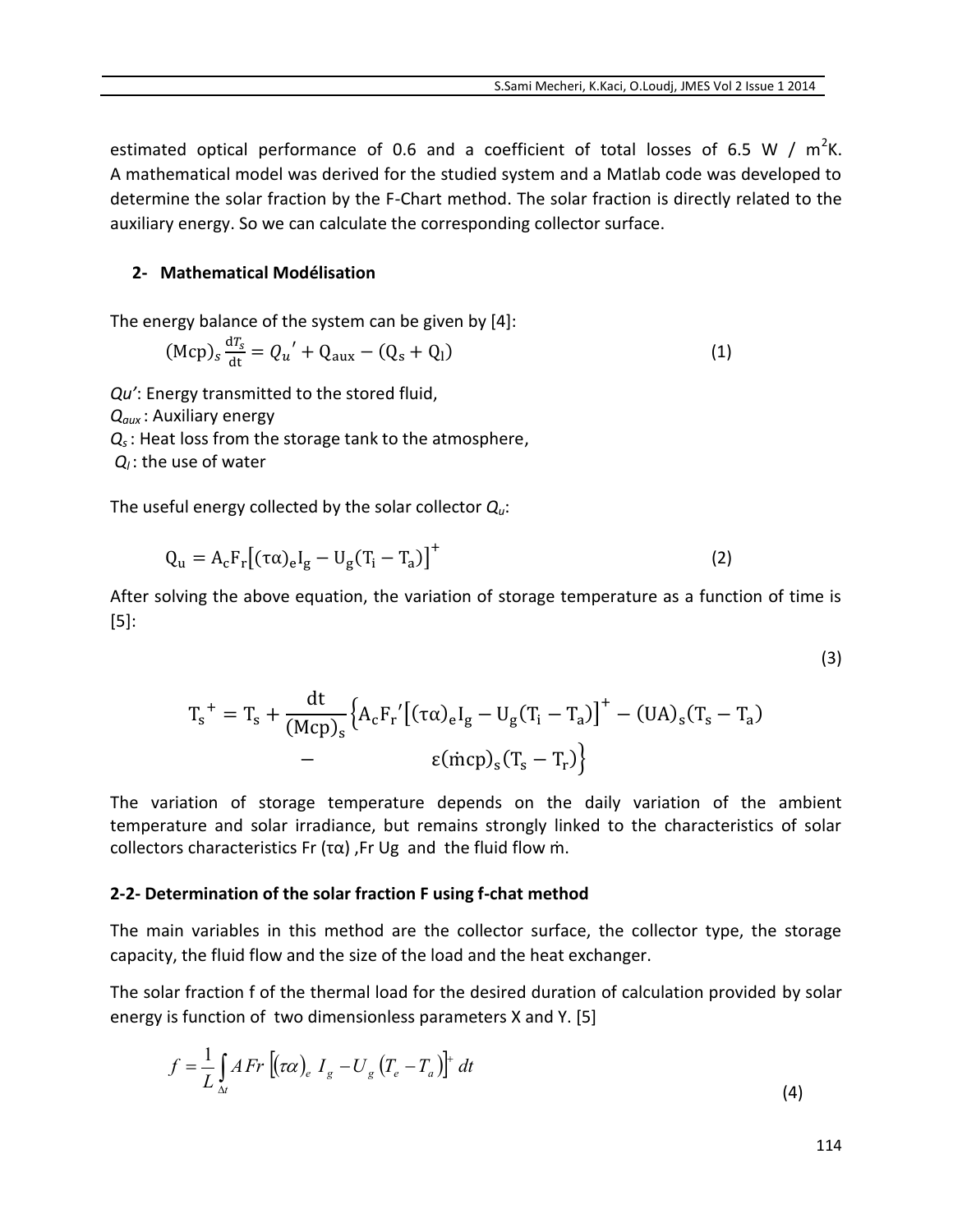This equation can be divided into two non dimensional parts [5]:

$$
Y = \frac{AFr}{L} \int_{\Delta t} (\tau \alpha)_e I_\beta dt = \frac{AFr}{L} (\overline{\tau \alpha})_e H_\beta N
$$
  
\n
$$
X = \frac{AFr}{L} \int_{\Delta t} U_g (T_{ref} - T_a) dt = \frac{AFr}{L} U_g (T_{ref} - \overline{T_a}) \Delta t
$$
\n(5)

Under the following operation conditions:

- **Mass flow :** 0.015 kg / m<sup>2</sup>s
- Storage capacity : 75 kg/m<sup>2</sup> of collector surface
- **Heat exchanger efficiency**

$$
1 < \frac{\varepsilon C_{\min}}{U A} < 5
$$

Therefore, the solar coverage is obtained using the equation below [4]:

$$
f = 1.029 \text{ Y} - 0.065 \text{ X} - 0.245 \text{ Y}^2 + 0.0018 \text{ X}^2 + 0.0215 \text{ Y}^3 \tag{6}
$$

with:

0 <*Y*< 3 et 0 <*X*<18

The need in hot water should usually be stable through a year. To take into consideration this fact, a correlation of the variable X has been introduced [5]:

$$
\frac{X_c}{X} = \frac{11.6 + 1.18T_s + 3.86T_r - 2.32\overline{T}_d}{100 - \overline{T}_d}
$$
\n(7)

With : Tr : grid temperature,

Ts : Storage temperature,

Td : mean daily temperature

The energy of auxiliary is given bellow[ 5]:

$$
Aux = (1-f)^*L
$$
 (8)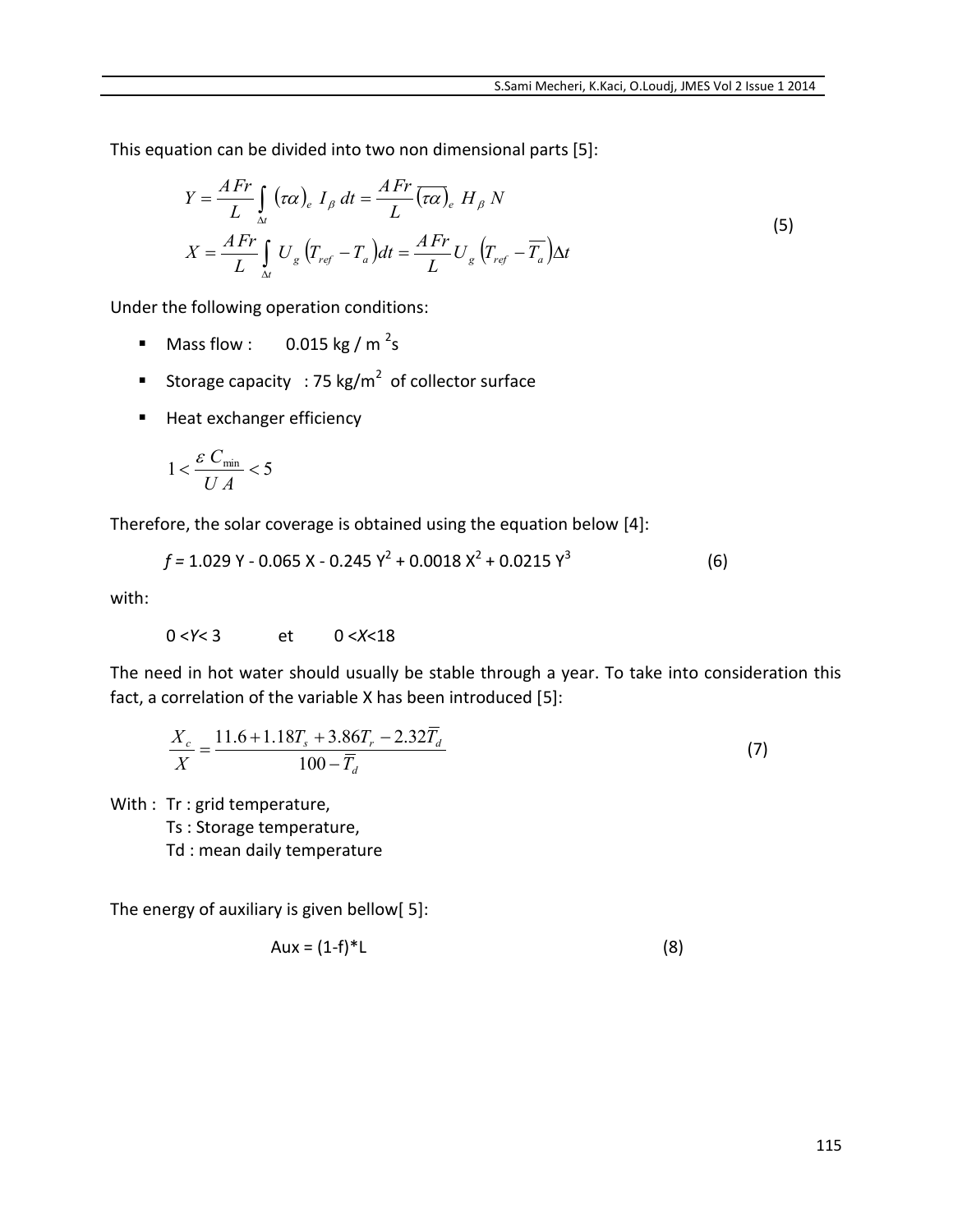## **3- Results and discussion**

The following assumptions are used in our calculation

- The daily needs of hot water are of  $1 \text{ m}^3$  at 45 °C,
- The storage capacity is 1.5  $m^3$ ,
- The used solar collector has the following characteristics: a surface of 2  $m^2$ , an optical performance of 0.6 and un a global loss coefficient of 6.5 W/m<sup>2</sup>K,
- The flow of the coolant liquid is of 0.02 kg/s.m<sup>2</sup>,
- The efficiency of the exchanger is of 0.7,
- Electric energy : 16 kW,
- Reference month: December,
- Use of hot water (from 9.00 am to 1.00 pm),
- The various losses in the piping is about 5%,
- No variation in the optical performance as well as in the global loss coefficient throughout the day,
- The loss coefficient of the storage tank is of 7.5 W/C,
- No antifreeze in the primary circuit,
- The time step is 1 hour,
- Configuration: 2 sensors in series.

We choose the weakest month of the year in terms of solar radiation and heat load which is the reference month of December. We plot the variation of solar fraction and the electric auxiliary energy as a function of the collecting area. It is shown on figure.1.



Fig. 1- Variation of the solar fraction and the auxiliary energy as a function the collector surface Reference month (December)

If we take a satisfaction rate of 0.4 this month (which is reasonable regarding to a limited area 40 m<sup>2</sup>), then the collector area needed is of 30 m<sup>2</sup> which is considered as the minimum area which must be the same to be used for the calculation of the contribution of the auxiliary energy for the rest of the months of the year.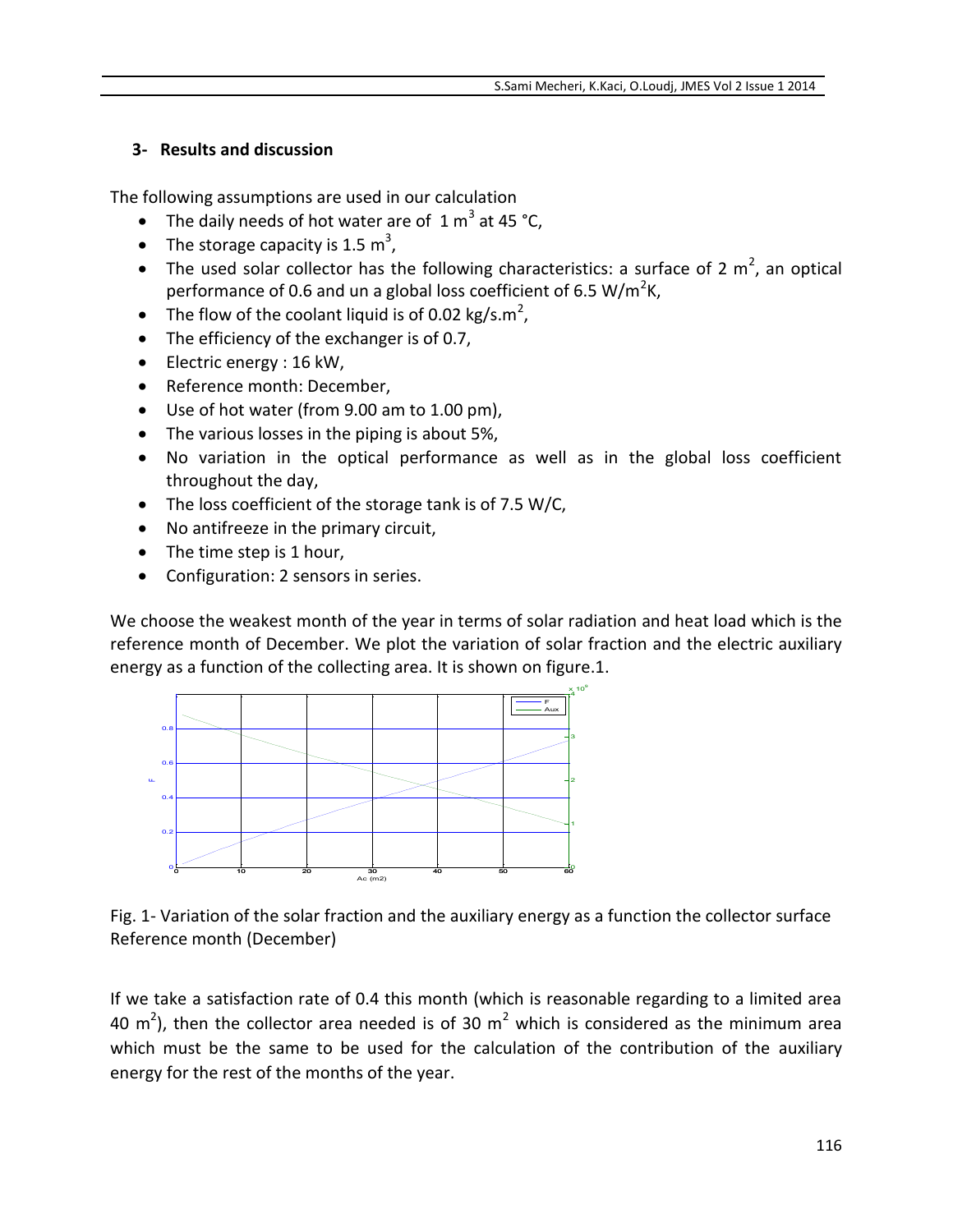We will determine the contribution of the auxiliary energy as a function of the surface for the representative months of the four seasons. After running simulation with Matlab, the following graphs are obtained:



We deduce from the graphics that the contribution of the electric energy decreases when the collector area increases, except that this contribution varies from one season to another. For 30  $m^2$  collector area, the necessary input for September is 0.4 .10<sup>9</sup> J (Figure 3), for the month of March it is of the order of 0.8.10<sup>9</sup> J (figure 5), but in June it reaches the 0.3.10<sup>9</sup> J (figure6), a value corresponding to a high solar potential. In the other hand, for the winter season the contribution of auxiliary energy reached a maximum with a value of 2.4.10<sup>9</sup> J (Figure 4), when the solar potential is at its minimum. We plot in the following figure, the average solar fraction and average auxiliary energy as a function of the sensor surface for the whole year.